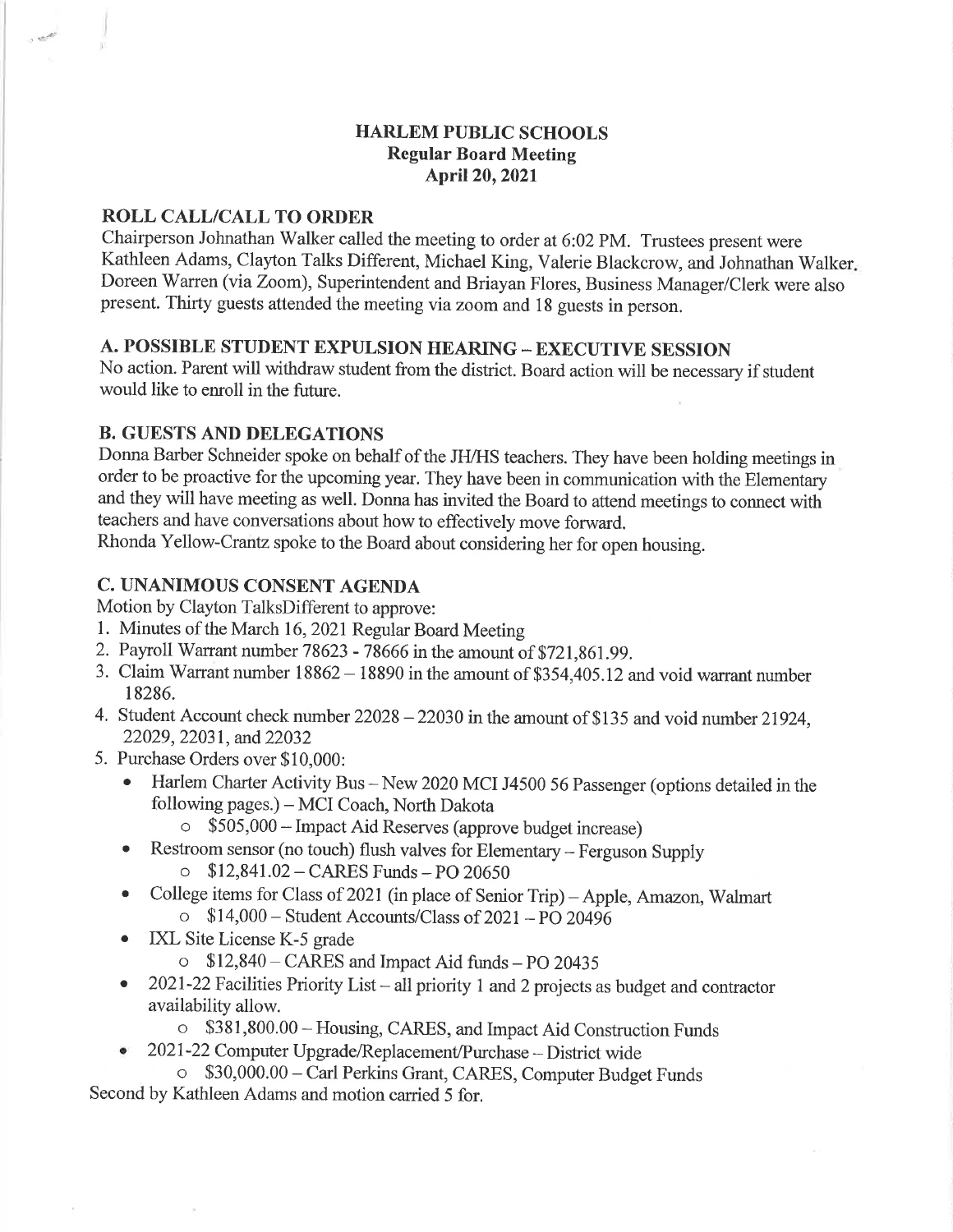### D. PROGRAM REPORTS

D. Warren, B. Flores, B. Nesslar, D. Murray, L. Schwenke, E. Bigby, R. Bear, H. Handy, M. Dirden, reviewed their reports. Doreen reported that she had received and accepted letters of resignation from Kristen Landre , 6th grade teacher and Nicole Schroeder, K-6 Special Education teacher.

### E. UPDATE REOPENING PLANS

Motion by Mike King to update Reopening Plans to current CDC recommendations of three feet of distance between student desks while in the classroom. (Six feet of distance still applies in cafeterias, band rooms, etc.) Second by Kathleen Adams and motion carried 5 for.

### F. GRADUATION PLAN AND PROM UPDATE

No action. Board was provided an update on the Prom and Graduation by Bonnie Nesslar. Updates given were detailed in Bonnie Nesslar's Board report.

#### G. ADOPT 2O2I-22 SCHOOL CALENDAR

No action. Board would like a different survey and more input from community. Motion tabled by the Board until the next meeting May 18,2021.

### H. 2O2O-2I CALENDAR CHANGE

Motion by Clayton TalksDifferent to change 8th-grade Promotion Ceremony from the afternoon of May 27<sup>th</sup> to the evening of May 24<sup>th</sup>. Second by Mike King and motion carried 5 for.

## **I. MOU WITH MONTANA JOB CORPS**

Motion by Valerie Blackcrow to approve the MOU with Montana Job Corps. Second by Clayton TalksDifferent and motion carried 5 for.

# J. RESCINDING MOTION TO REQUIRE MS. AGDASI TO PAY LIQUIDATED DAMAGE

Motion by Valerie Blackcrow to rescind the previous motion (motion to pursue the liquidated damages as designated in Ms. Amy Agdasi's signed contract) passed at the February 2021 board meeting and not pursue the liquidated damages. Second by Kathleen Adams and motion carried 5 for.

## K. HOUSING COMMITTEE RECOMMENDATION

Motion by Valerie Blackcrow to accept the Housing Committee recommendation to approve Clinton McGarvin for residency in district housing. Second by Mike King and motion carried 5 for.

# L. SUBSTITUTE TEACHER PAY FOR 202I.22

Motion by Valerie Blackcrow to set the substitute teacher pay rate for 2021-22 to the beginning Paraprofessional ll rate on the202I-22 classified salary schedule. Second by Kathleen Adams and motion carried 5 for.

## M. JOHNSON CONTROLS LEASE/PURCHASE RENEWAL

Motion by Valerie Blackcrow to renew the lease purchase agreements entered into by the elementary and high school districts and First Bank of Montana for the fiscal year beginning on July 1, 2021 for the Johnson Controls Energy Performance Contract. Second by Clayton TalksDifferent and motion carried 5 for.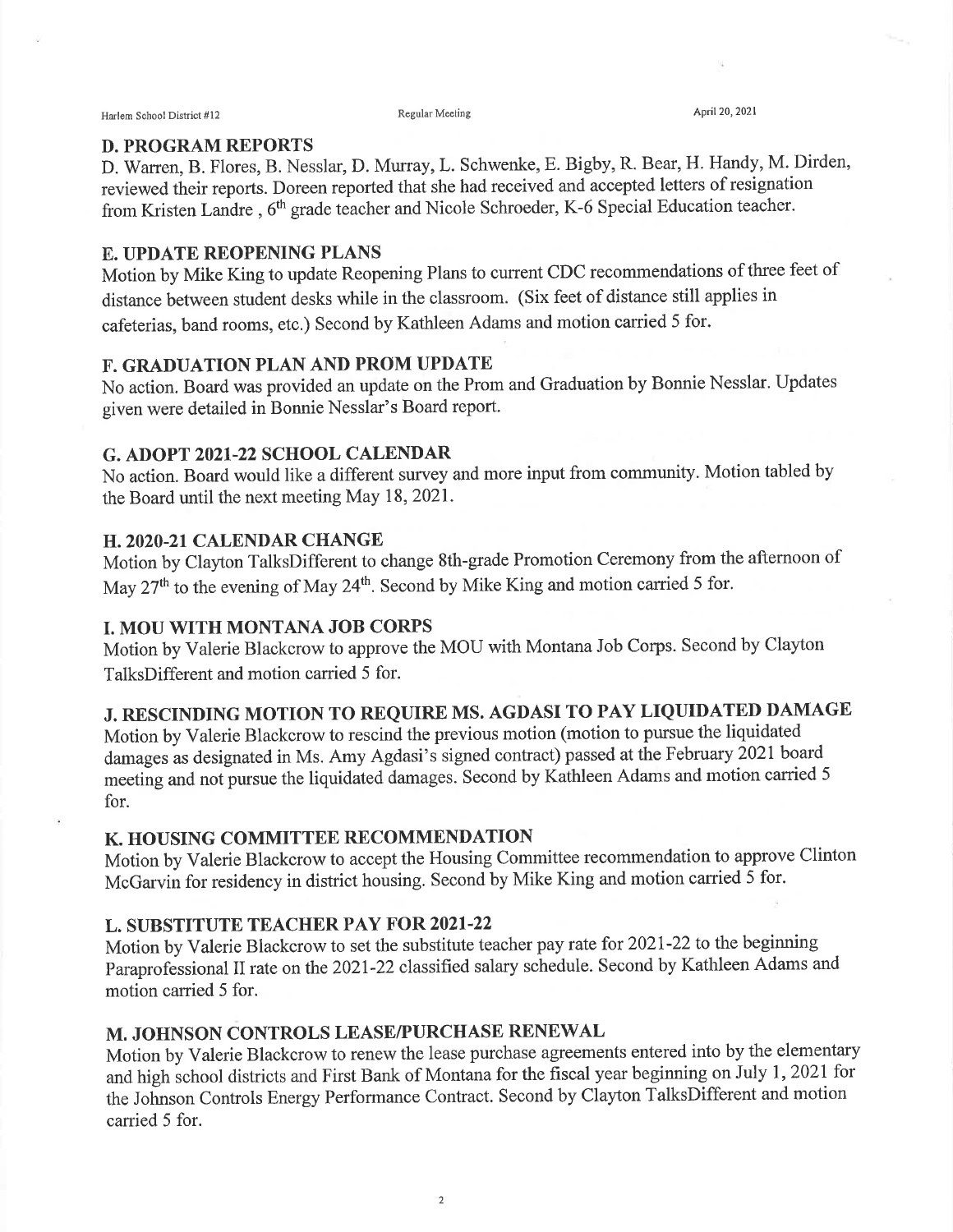Harlem School District #12 **Regular Meeting** Regular Meeting April 20, 2021

## N. CONSIDERATION FOR ISSUANCE OF CONTRACTS FOR 2021-22 CERTIFIED **STAFF**

Motion by Kathleen Adams to hire Rod Donahue for the Industrial Arts Teacher for 2021-2022 SY, per the CBA, with the district reserving the right to withdraw the offer based upon the results of the background check. Second by Mike King and motion carried 5 for.

Motion by Valerie Blackcrow to hire Kylee Taylor at the Agriculture Teacher for 2021-2022 SY, per the CBA, with the district reserving the right to withdraw the offer based upon the results of the background check. Second by Clayton TalksDifferent and motion carried 5 for.

Motion by Mike King to re-hire Clinton McGarvin as non-tenured certified HS Math Teacher for SY 2021-22 SY per the CBA. Second by Clayton TalksDifferent and motion carried 5 for.

# O. CONSIDERATION FOR ISSUANCE OF CONTRACTS FOR 2021-2022 ELEMENTARY ASST. PRINCIPAL

Motion by Valerie Blackcrow motion to approve Jessica Cochran at a salary of \$55,000.00 for 203 days for the Elementary Assistant Principal position for SY 2021-2022, pending Principal endorsement on her Montana Teaching Certificate. Second by Clayton TalksDifferent and motion carried 5 for.

# P. OPEN NEW POSITIONS

Motion by Kathleen Adams to open a new High School Assistant Cross Country Coach position. Second by Clayton TalksDifferent and motion carried 5 for.

Motion by Kathleen Adams to increase the PE position at the Junior High from a .5 position to a 1.0 position. Second by Mike King and motion carried 5 for.

Motion by Valerie Blackcrow to increase the AD position in the district from a .5 position to a 1.0 position. Second by Clayton TalksDifferent and motion carried 5 for.

# Q. CONSIDERATION FOR ISSUANCE OF CONTRACTS FOR 2021-2022 ADMIN SUPPORT STAFF'

Motion by Valerie Blackcrow to

- 1. Hire Desiree Bell as the Jr/Sr High Nurse during SY 2021-22 with a salary increase of 4% for 189 days.
- 2. Hire Heidi Harris as the Part-Time Information Technology Assistant at \$20 per hour during sY 202t-22.
- 3. Motion to approve an Athletic Director stipend in the amount of \$3,900.00 for Laramie Schwenke, to be paid in equal installments upon the completion of each sports season.
	- $\checkmark$  No action on Motion 3 as AD position was moved from .5 to full position.

Second by Kathleen Adams and motion carried 5 for.

# R. SUB/EXTRA HELP/VOLUNTEER LIST

Motion by Valerie Blackcrow to approve the sub/extra help/volunteer list of applicants below with the district reserving the right to withdraw the offer based upon the results of the background check and age requirement.

3

• Robert Parker Substitute Teacher \$16.79 Second by Mike King and motion carried 5 for.

## S. ADJOURN